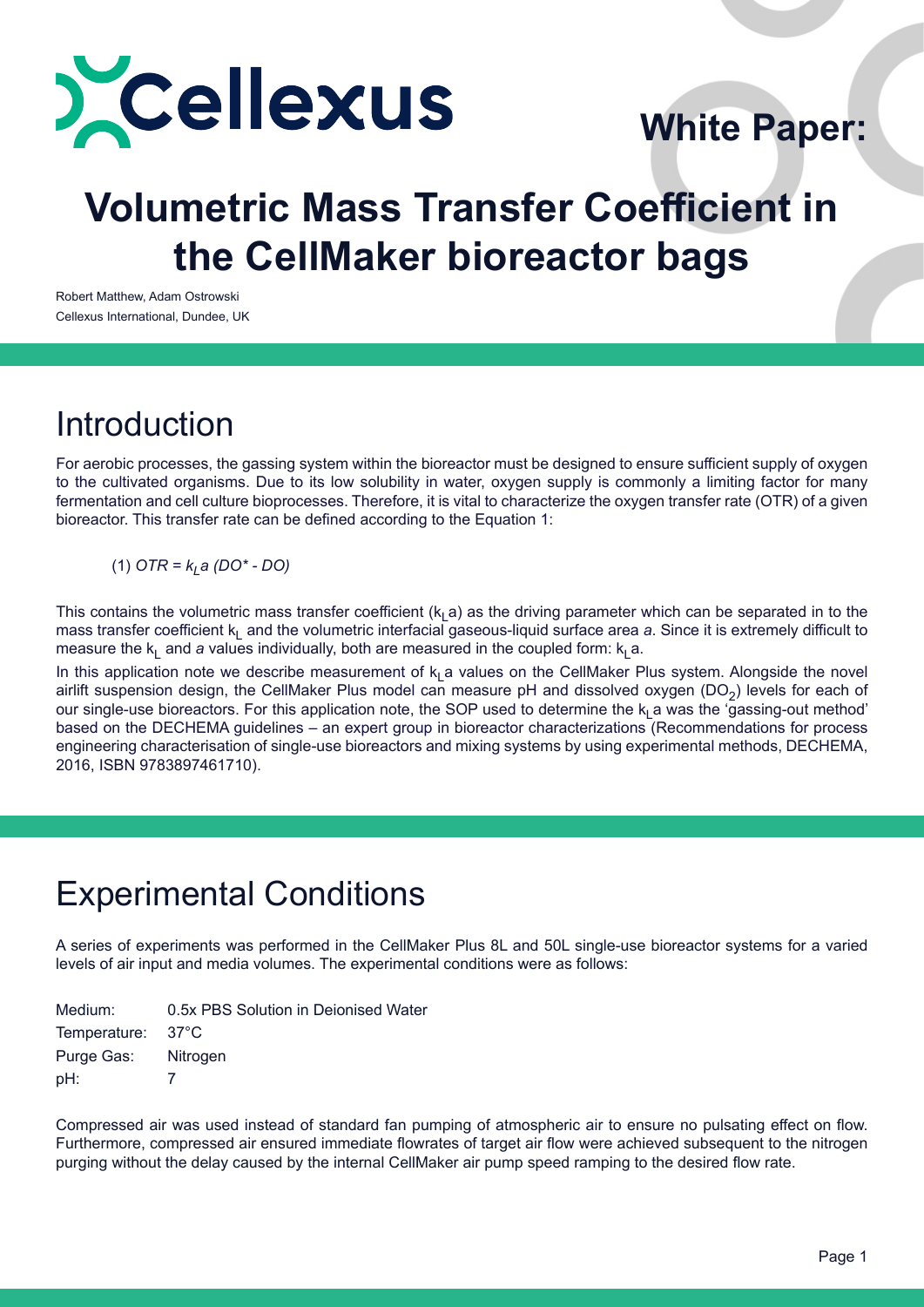# Cellexus

## Method

The  $k_1$  a measurements were conducted based on the SOP published by DECHEMA with modifications. The relative 100% oxygen saturation was measured after the liquid media was sparged with air for at least 20 minutes. Nitrogen flow at 2L/min was then used to purge oxygen from the liquid media and the  $DO<sub>2</sub>$  level was monitored continuously. Once the  $DO<sub>2</sub>$  value was stable below 2%, the nitrogen flow was stopped. Immediately, the gas in the headspace of the bioreactor bag was removed by manually squeezing the gas out. The airflow was initiated at the stated rate with the DO<sub>2</sub> value monitored until %DO<sub>2</sub> reached 97%. The measurements were performed in the CellMaker Plus Single Use Bioreactor bags 8L and 50L models filled with 5L and 30L of 0.5x PBS, respectively.

The DO<sub>2</sub> values from range 10-90% are then converted using the following Equation 2 and plotted at new y-axis as a function of time (Figure 1).



(2)  $\ln(DO^*_{max} - DO(t)_{exp})$ 

Figure 1. Determination of the  $k_1$  a value in range of 10 to 90% of max dissolved oxygen in the CellMaker 8L bioreactor bag using airflow of 0.2L/min.

The  $k_1$  a values of individual measurements were obtained by calculating the best fit curve for each flow rate. In the Figure 1, the  $k_1$  a = -1/-0.145. The  $k_1$  a for each condition was calculated as an average of 3 readings, as exampled for air flow of 0.2L/min in 5L of media in the Equation 3.

$$
(3) \ \ kLa (0.2 L min-1) = \frac{1}{n} \sum_{i=1}^{n} kLai = \frac{8.688 hr-1 + 11.844 hr-1 + 8.718 hr-1}{3} = 9.75 hr-1
$$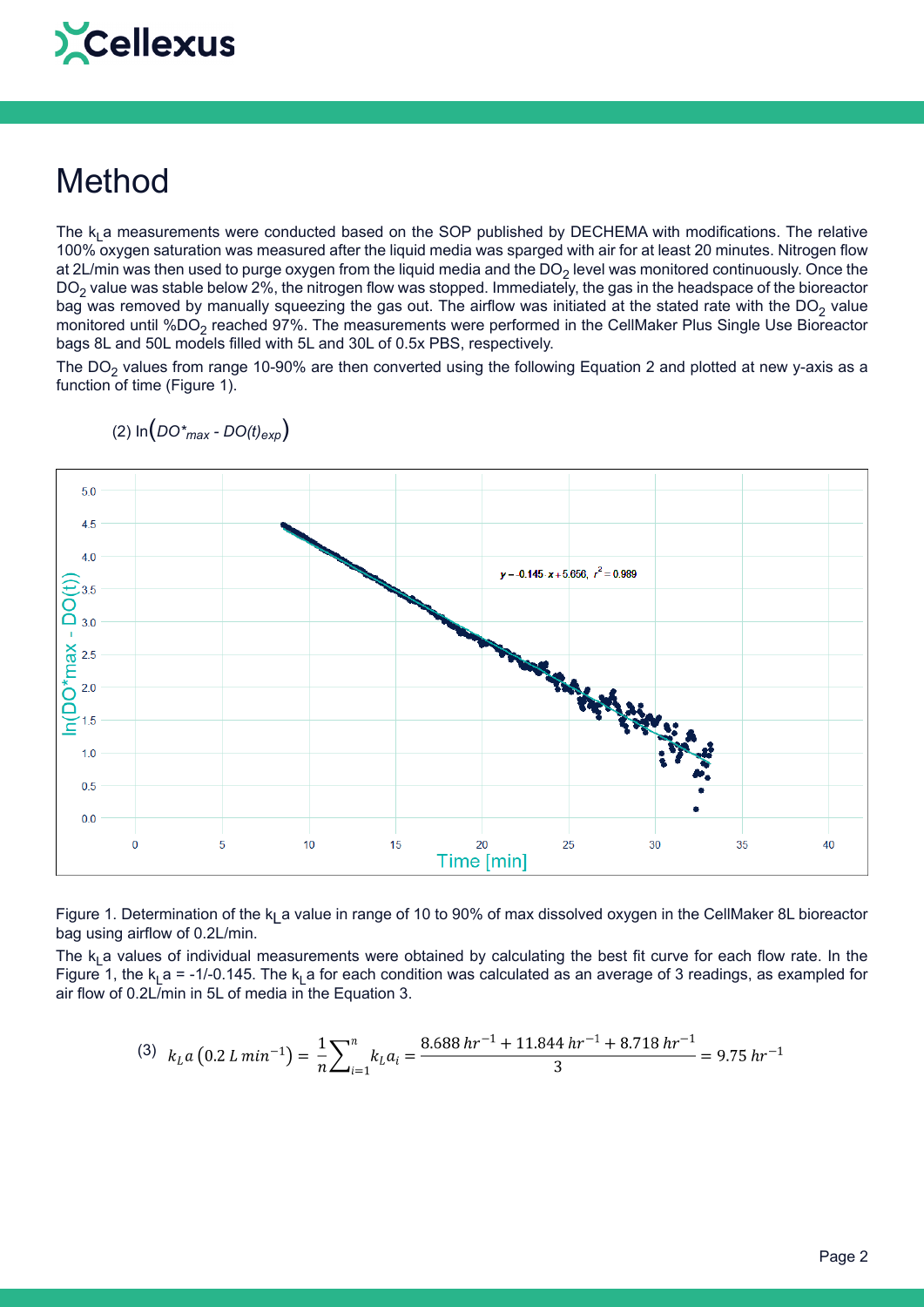# Cellexus

# **Results**

### Varied Flowrates – 8L Enclosure (5L Volume)

At a fixed volume of 5L of media, the relationship of  $k_1$  a and air flow rate was measured. Figure 2 shows a set of representative experiments where the bag is purged with nitrogen until it reaches <10% DO<sub>2</sub>. From there the bag is aerated at chosen flowrate (0.2 - 8L/min) until the  $DO<sub>2</sub>$  levels return to 90% of maximum saturation.



Figure 2. A representative graph of  $k_1$  a measurement by degassing method in 5L of media in an 8L CellMaker bioreactor bag. The oxygen was depleted by sparging of pure nitrogen through the bag. The 0 minutes mark represents the time when the DO<sub>2</sub> reached 10%, after the air flow was resumed, and the measurement begun. The curve where the time is below 0 represents nitrogen sparging from saturation to DO<sub>2</sub> below 10%. The traces below 10% DO<sub>2</sub> was removed for presentation clarity.

First, we selected the most commonly used fermentation volume utilised in the CellMaker Plus 8L system and filled the bag with 5L of the buffer. The  $k_1$  a values were measured at a varied flow rate from 0.2L/min (achievable in the CellMaker Low Flow) to 8L/min approaching the maximum aeration rates of the CellMaker Plus model. The tested conditions spanned the ratio of the sparged gas volume to the media volume per minute (VVM) from 0.04 to 1.8. The results are summarised in Table 1.

| Flow rate (L min <sup>-1</sup> | 0.2  | 0.5     |      | 2.5    |        |        |
|--------------------------------|------|---------|------|--------|--------|--------|
| kLa value (hour <sup>-11</sup> | 9.44 | 20.98   | 35.7 | 102.06 | 157.83 | 224.26 |
| VVM <sup>*</sup>               | 0.04 | ∩<br>v. | 0.2  | 0.5    |        | 1.8    |

\*VVM – volume of sparged gas per media volume per minute

Table 1.  $k_1$  a values in the CellMaker Plus 8L system sparged at 0.2 – 8L/min of compressed air.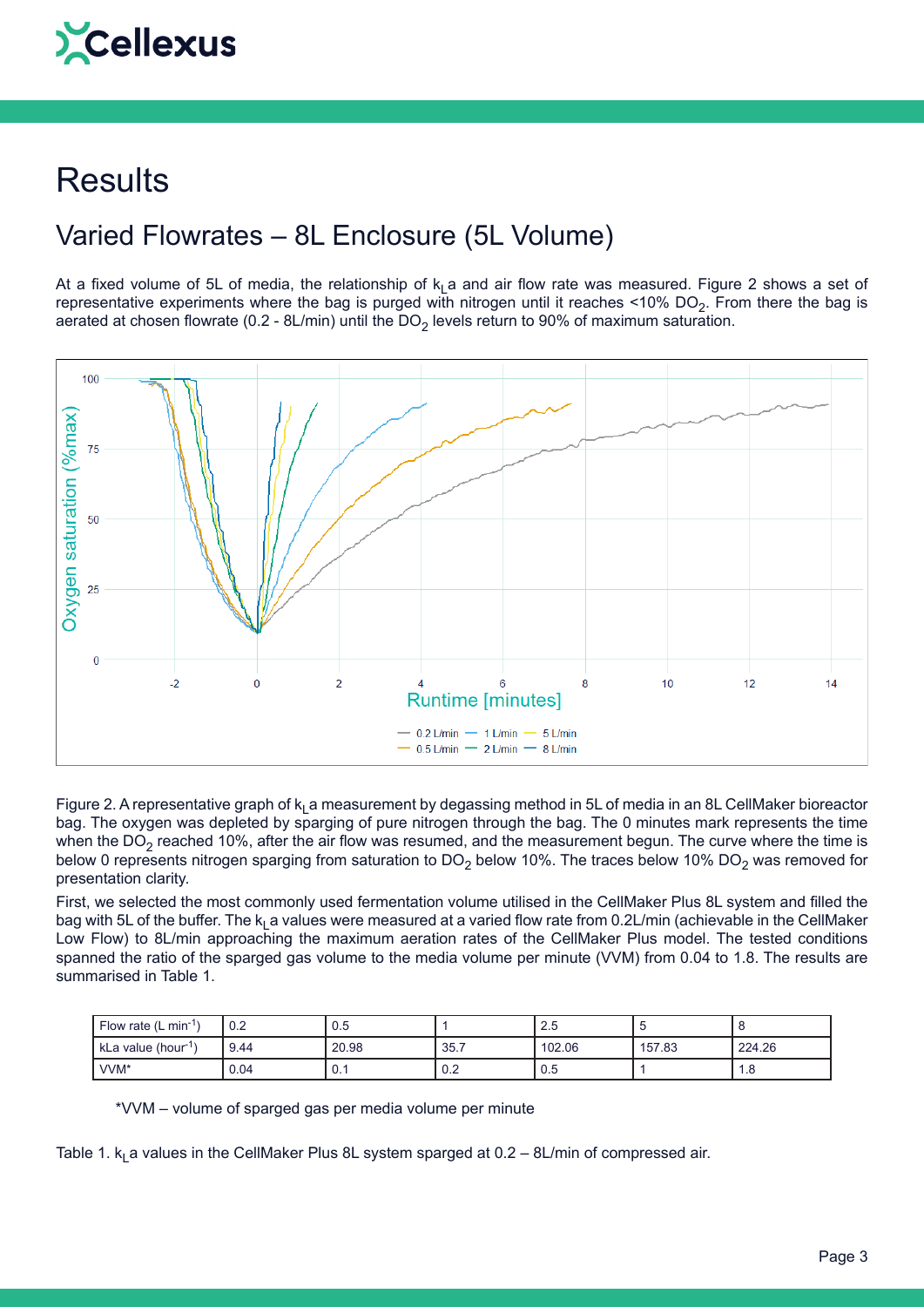#### Varied Media Volumes – 8L Enclosure

One of the key properties of the CellMaker systems is the flexibility of the fermentation media, which can be used in each of the models. The 8L CellMaker systems can support fermentation from 3L of media up to the maximum capacity of 8L. Due to the unique asymmetrical shape of the CellMaker bag, we investigated the relationship between the volume of media with respect to gas flowrate. By keeping the media volume and air flow rate constant in each experiment, the VVM was the only variable parameter (Table 2).

| Media Volume (L)                             |       | b     |       |
|----------------------------------------------|-------|-------|-------|
| $\mathsf{R}_i$ a value (hour <sup>-1</sup> ) | 61.90 | 35.70 | 32.78 |
| I VVM <sup>*</sup>                           | 0.33  | 0.2   | 0.125 |

Table 2.  $k<sub>L</sub>$  a values for aeration of 3, 5 or 8L of media at 1L/min air flow in the CellMaker Plus 8L system. As expected, the k<sub>L</sub>a values dropped with the reduced VVM. Additionally, the effect of the bag geometry was a significant factor in the aeration of the media, thus the  $k_1$  a change with the VVM is not linear in this case.

#### Varied Flow Rates – 50L Enclosure (30L volume)

The measurements of the  $k_1$  a values were repeated using the 50L CellMaker bioreactor bag filled with 30L of media. This is a corresponding level of maximum capacity to the 5L of media in an 8L bioreactor bag. The CellMaker Controller delivers the same air flow rates to all systems, regardless of the connected Enclosure, thus the VVM values we obtained were respectfully lower (Table 3 and Figure 3).

| Flow rate $(L \text{ min}^{-1})$                          | 0.6  | . . <u>.</u> |       |       |       |
|-----------------------------------------------------------|------|--------------|-------|-------|-------|
| $\mathsf{I}$ k <sub>i</sub> a value (hour <sup>-1</sup> ) | 5.33 | 14.13        | 39.07 | 66.02 | 84.15 |
| VVM <sup>*</sup>                                          | 0.02 | 0.04         | ν.ι   | 0.2   | 0.27  |

Table 3.  $k_1$  a values in the CellMaker Plus 50L system sparged at 0.6 – 8L/min of compressed air.

As it could be expected from a higher volume system, the  $k_1$  a values were not directly proportional to the values in the 8L system at the same VVM. In fact, the  $k_1$  a in the aeration in the 50L system is more efficient, as indicated by approx. double  $k_1$  a values per VVM in comparison to the 8L system (e.g. 0.1 VVM and  $k_1$  a of 20.98 at 5L and 39.07 at 30L).

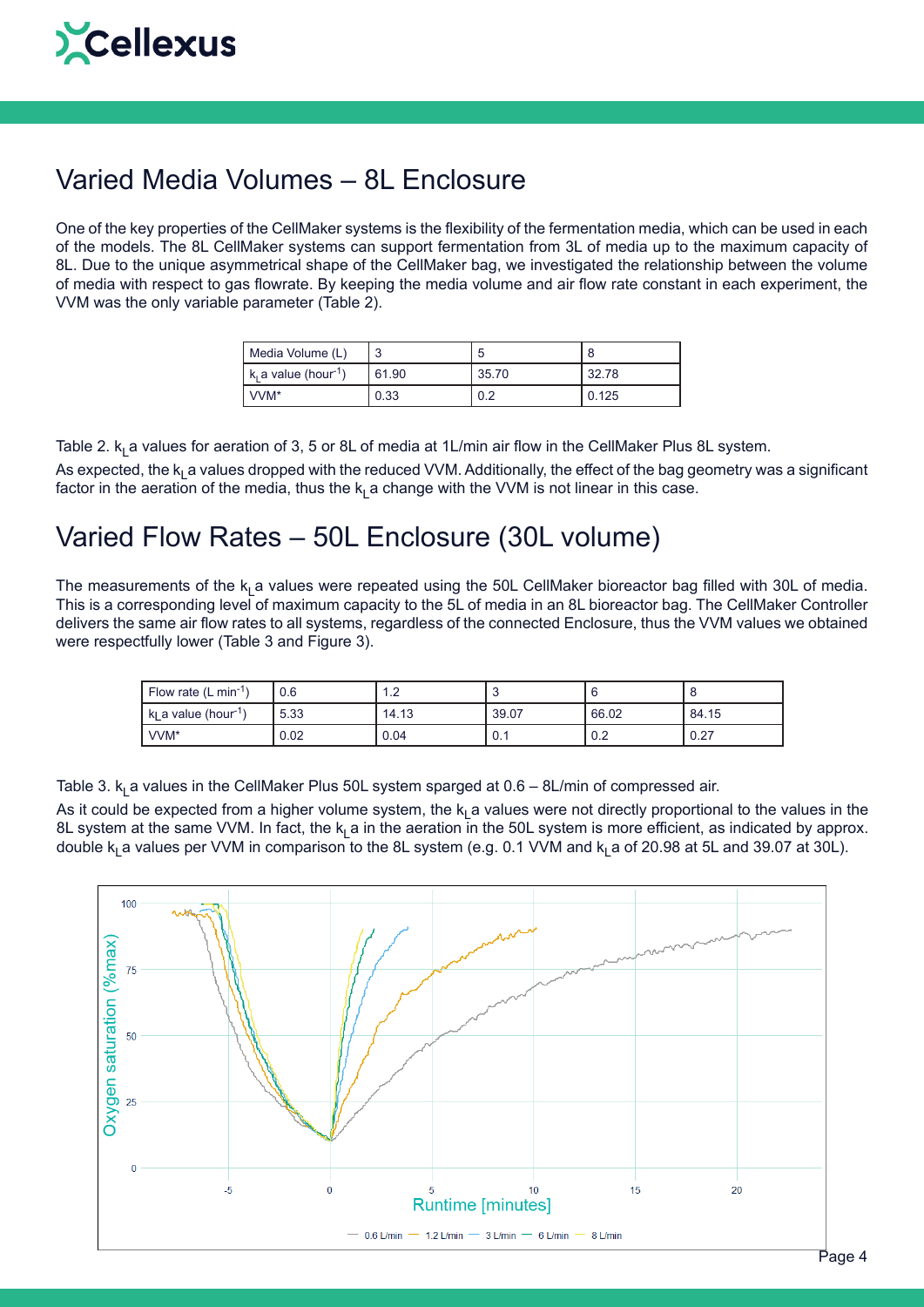

Figure 3. A representative graph of  $k<sub>1</sub>$  a measurement by degassing method in 30L of media in the 50L CellMaker bioreactor bag. The oxygen was depleted by sparging of pure nitrogen through the bag. The 0 minutes mark represents the time when the  $DO<sub>2</sub>$  reached 10%, after the air flow was resumed, and the measurement begun. The curve where the time is below 0 represents nitrogen sparging from saturation to DO<sub>2</sub> below 10%. The traces below 10% DO<sub>2</sub> was removed for presentation clarity.

## CellMaker aeration performance in comparison to industry leaders

The specific oxygen transfer coefficient ( $k<sub>L</sub>$ a) values are an essential parameter of any bioreactor system, and one of the key parameters impacting the performance of the biological process undertaken in a bioreactor. To meet the requirements of each of the cell types used in bioprocessing, whether these are bacterial, yeast or higher organism cells (e.g. CHO or Hybridoma cells), the bioreactor system needs to provide enough oxygen to fuel the bioprocess. The conventional stirred tank bioreactors are characterised with the most efficient  $k_1$  a values reaching even 600, however, this is at the cost of high shear forces delivered to the biological system. This trade-off can significantly impact the performance of the cells in the bioreactor and affect the stability of the produced molecules. On the other side of the spectrum are bioreactors specifically designed for cultivation of sensitive cell types, like stem cells or other mammalian cell lines, in which the shear forces are minimised. An example of such system is the wave form, or rocking bed, bioreactor type. However, the  $k_1$  a of these bioreactors is relatively low, typically in range of 1 to 15h<sup>-1</sup>.



Figure 4. The  $k_1$  a values achieved by the CellMaker system filled with 5L (grey points) or 30L (orange points) of media and sparged with air at indicated rates. Each point represents an average from 3 independent measurements and the whiskers are standard deviation.